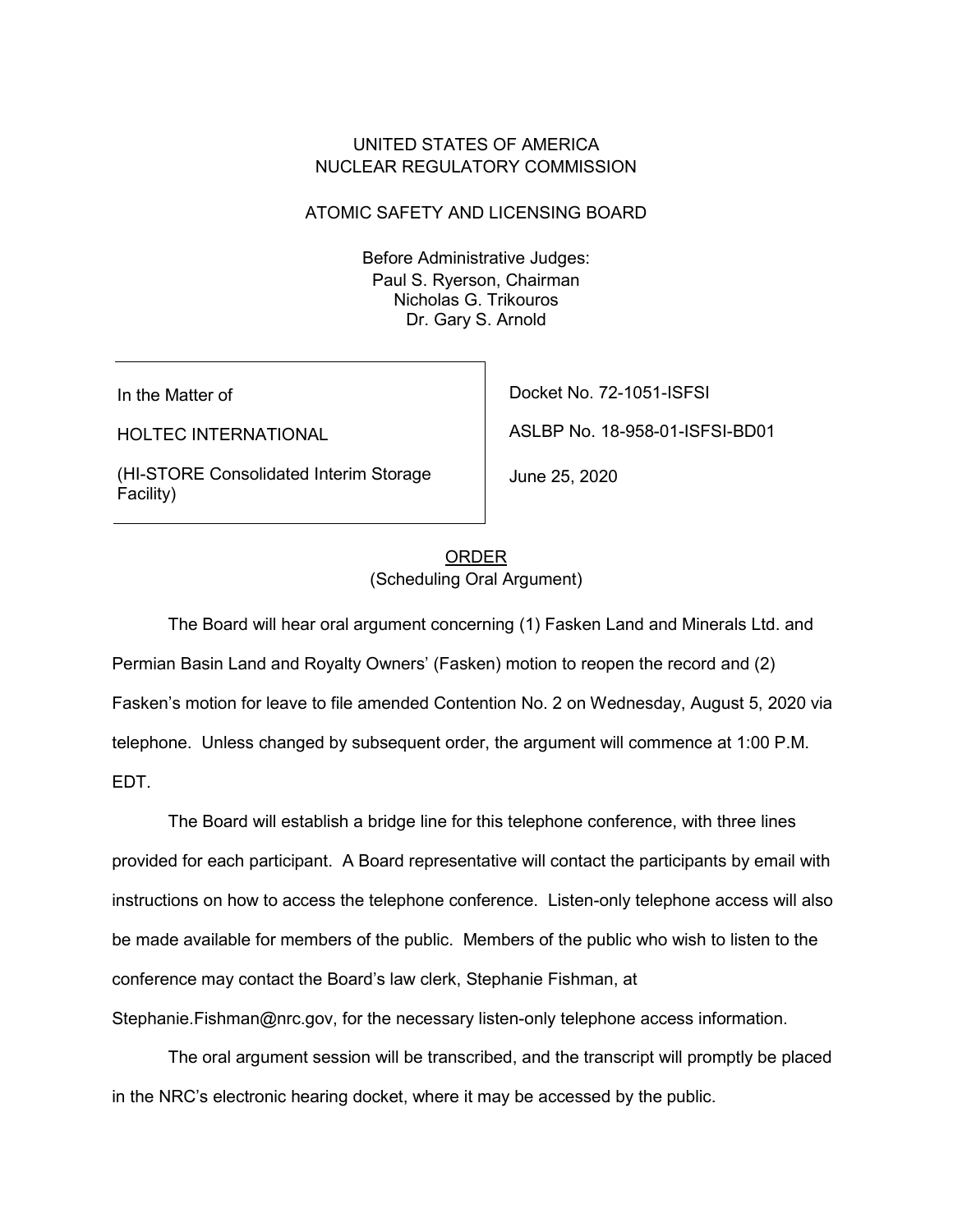Each of the three participants will be permitted a brief opening statement: Fasken will have 20 minutes, Holtec International will have 15 minutes, and the NRC Staff will have 10 minutes. Thereafter, the participants should be prepared to respond to the Board's questions on any aspect of the pleadings.

It is so ORDERED.

FOR THE ATOMIC SAFETY AND LICENSING BOARD

*/RA/*

 $\mathcal{L}_\text{max}$  , which is a set of the set of the set of the set of the set of the set of the set of the set of the set of the set of the set of the set of the set of the set of the set of the set of the set of the set of

Paul S. Ryerson, Chairman ADMINISTRATIVE JUDGE

Rockville, Maryland June 25, 2019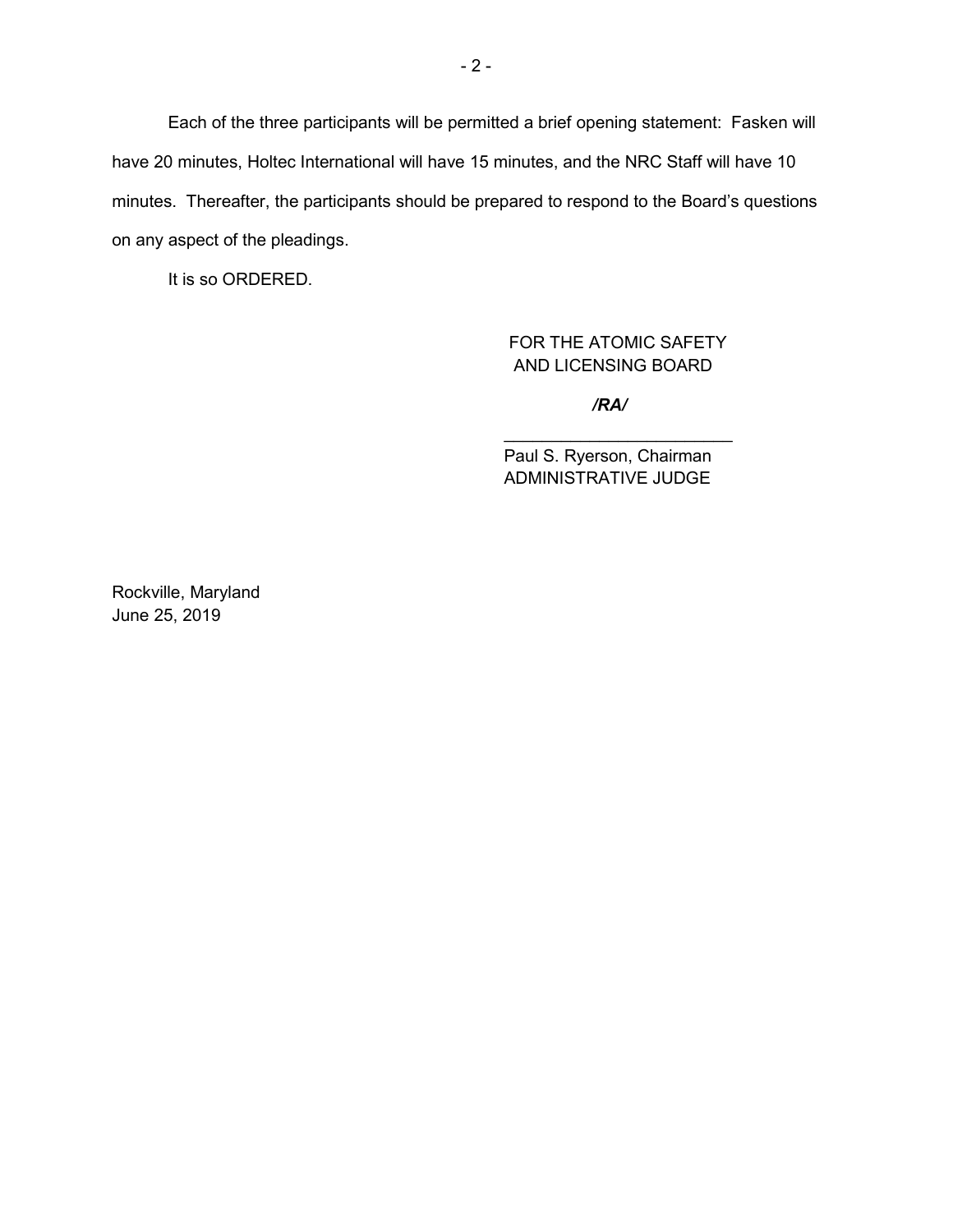#### UNITED STATES OF AMERICA NUCLEAR REGULATORY COMMISSION

In the Matter of )

HOLTEC INTERNATIONAL ) Docket No. 72-1051-ISFSI

(HI-STORE Consolidated Interim Storage ) Facility) )

 $)$  $)$ 

 $)$ 

# CERTIFICATE OF SERVICE

)

I hereby certify that copies of the foregoing **ORDER (Scheduling Oral Argument)** have been served upon the following persons by Electronic Information Exchange (EIE).

U.S. Nuclear Regulatory Commission Office of Commission Appellate Adjudication Mail Stop: O-16B33 Washington, DC 20555-0001 E-mail: ocaamail.resource@nrc.gov

U.S. Nuclear Regulatory Commission Atomic Safety and Licensing Board Panel Mail Stop: T-3F23 Washington, DC 20555-0001

Paul S. Ryerson, Chair Administrative Judge

Nicholas G. Trikouros Administrative Judge

Dr. Gary S. Arnold Administrative Judge

E-mail: paul.ryerson@nrc.gov nicholas.trikouros@nrc.gov gary.arnold@nrc.gov

Ian Curry, Law Clerk Stephanie Fishman, Law Clerk Molly Mattison, Law Clerk Taylor Mayhall, Law Clerk E-mail: ian.curry@nrc.gov stephanie.fishman@nrc.gov molly.mattison@nrc.gov taylor.mayhall@nrc.gov

U.S. Nuclear Regulatory Commission Office of the Secretary of the Commission Mail Stop: O-16B33 Washington, DC 20555-0001 E-mail: hearingdocket@nrc.gov

U.S. Nuclear Regulatory Commission Office of the General Counsel Mail Stop - O-14A44 Washington, DC 20555-0001

Sheldon Clark, Esq. Joseph I. Gillespie, Esq. Esther Houseman, Esq. Sara B. Kirkwood, Esq. Mauri Lemoncelli, Esq. Patrick Moulding, Esq. Carrie Safford, Esq. Thomas Steinfeldt, Esq. Rebecca Susko, Esq. Alana M. Wase, Esq. Brian Newell, Senior Paralegal Stacy Schumann, Paralegal E-mail: sheldon.clark@nrc.gov joe.gillespie@nrc.gov esther.houseman@nrc.gov sara.kirkwood@nrc.gov mauri.lemoncelli@nrc.gov patrick.moulding@nrc.gov carrie.safford@nrc.gov thomas.steinfeldt@nrc.gov rebecca.susko@nrc.gov alana.wase@nrc.gov brian.newell@nrc.gov stacy.schumann@nrc.gov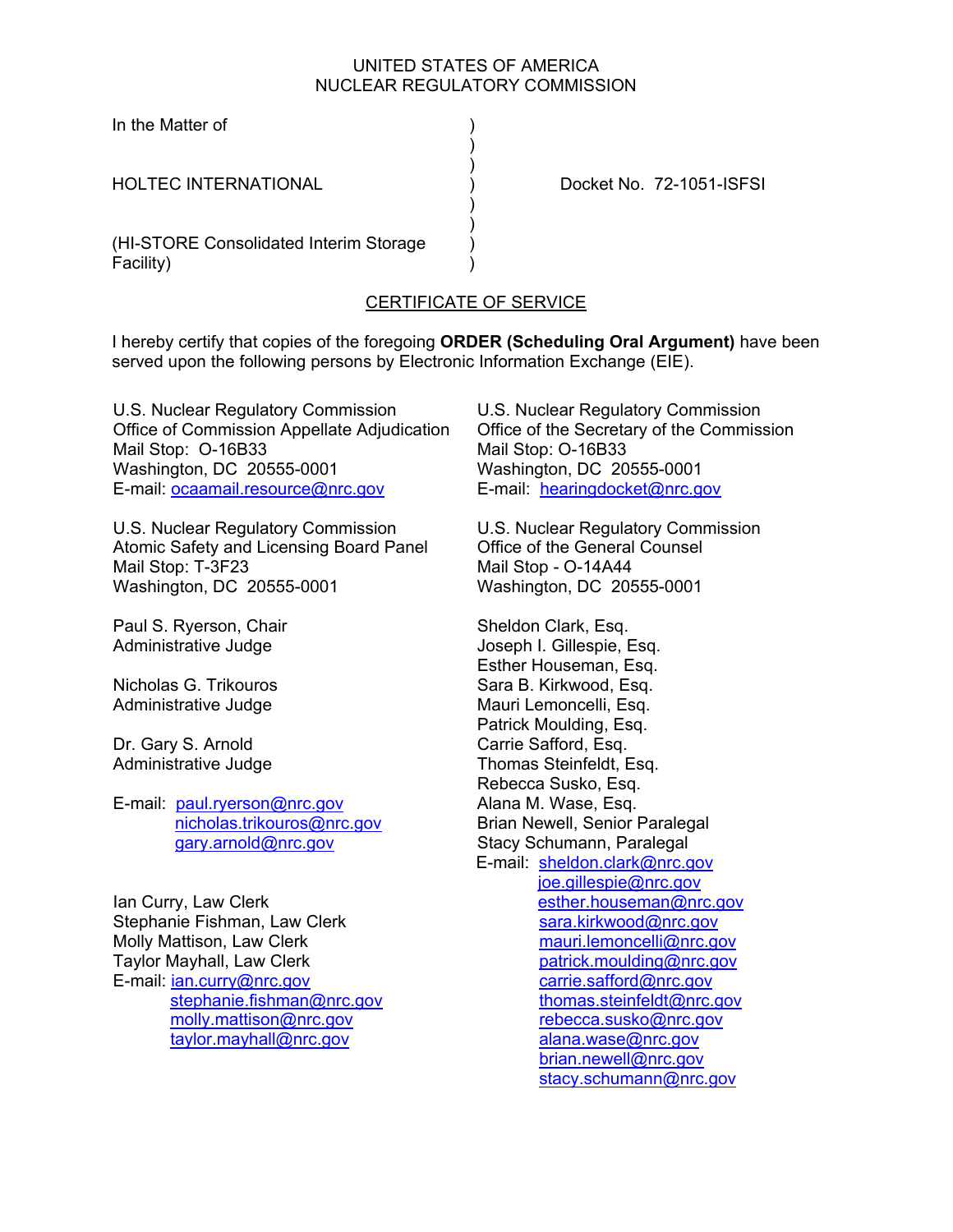Holtec International - Docket No. 72-1051-ISFSI **ORDER (Scheduling Oral Argument)** 

Counsel for Holtec International Pillsbury Winthrop Shaw Pittman LLP 1200 Seventeenth Street, NW Washington, DC 20036 Meghan Hammond, Esq. Anne Leidich, Esq. Michael Lepre, Esq. Jay Silberg, Esq. Timothy Walsh, Esq. Sidney Fowler, Esq. E-mail: meghan.hammond@pillsburylaw.com anne.leidich@pillsburylaw.com michael.lepre@pillsburylaw.com jay.silberg@pillsburylaw.com timothy.walsh@pillsburylaw.com sidney.fowler@pillsburylaw.com

Counsel for Beyond Nuclear Harmon, Curran, Spielberg & Eisenberg LLP 1725 DeSales Street NW Suite 500 Washington, DC 20036 Diane Curran, Esq. E-mail: dcurran@harmoncurran.com

Turner Environmental Law Clinic 1301 Clifton Road Atlanta, GA 30322 Mindy Goldstein, Esq. E-mail: magolds@emory.edu

Counsel for Alliance Environmental Strategies Law Office of Nancy L. Simmons 120 Girard Boulevard SE Albuquerque, NM 87106

Nancy L. Simmons, Esq. E-mail: nlsstaff@swcp.com

Eddy-Lea Energy Alliance 102 S. Canyon Carlsbad, NM 88220

John A. Heaton E-mail: jaheaton1@gmail.com Counsel for Don't Waste Michigan 316 N. Michigan Street, Suite 520 Toledo, OH 43604-5627 Terry J. Lodge, Esq. E-mail: tjlodge50@yahoo.com

Counsel for Sierra Club 4403 1st Avenue SE, Suite 402 Cedar Rapids, IA 52402 Wallace L. Taylor, Esq. E-mail: wtaylor784@aol.com

Counsel for NAC International Inc. Robert Helfrich, Esq. NAC International Inc. 3930 E Jones Bridge Rd., Ste. 200 Norcross, GA 30092 E-mail: rhelfrich@nacintl.com

Hogan Lovells LLP 555 13th Street NW Washington, DC 20004 Sachin S. Desai, Esq. Allison E. Hellreich, Esq. E-mail: sachin.desai@hoganlovells.com allison.hellreich@hoganlovells.com

Counsel for Fasken Land and Oil and Permian Basin Land and Royalty Owners Monica R. Perales, Esq. 6101 Holiday Hill Road Midland, TX 79707 E-mail: monicap@forl.com

Kanner & Whiteley, LLC 701 Camp Street New Orleans, LA 70130 Allan Kanner, Esq. Elizabeth Petersen, Esq. Cynthia St. Amant, Esq Conlee Whiteley, Esq. E-mail: a.kanner@kanner-law.com e.petersen@kanner-law.com c.stamant@kanner-law.com c.whiteley@kanner-law.com